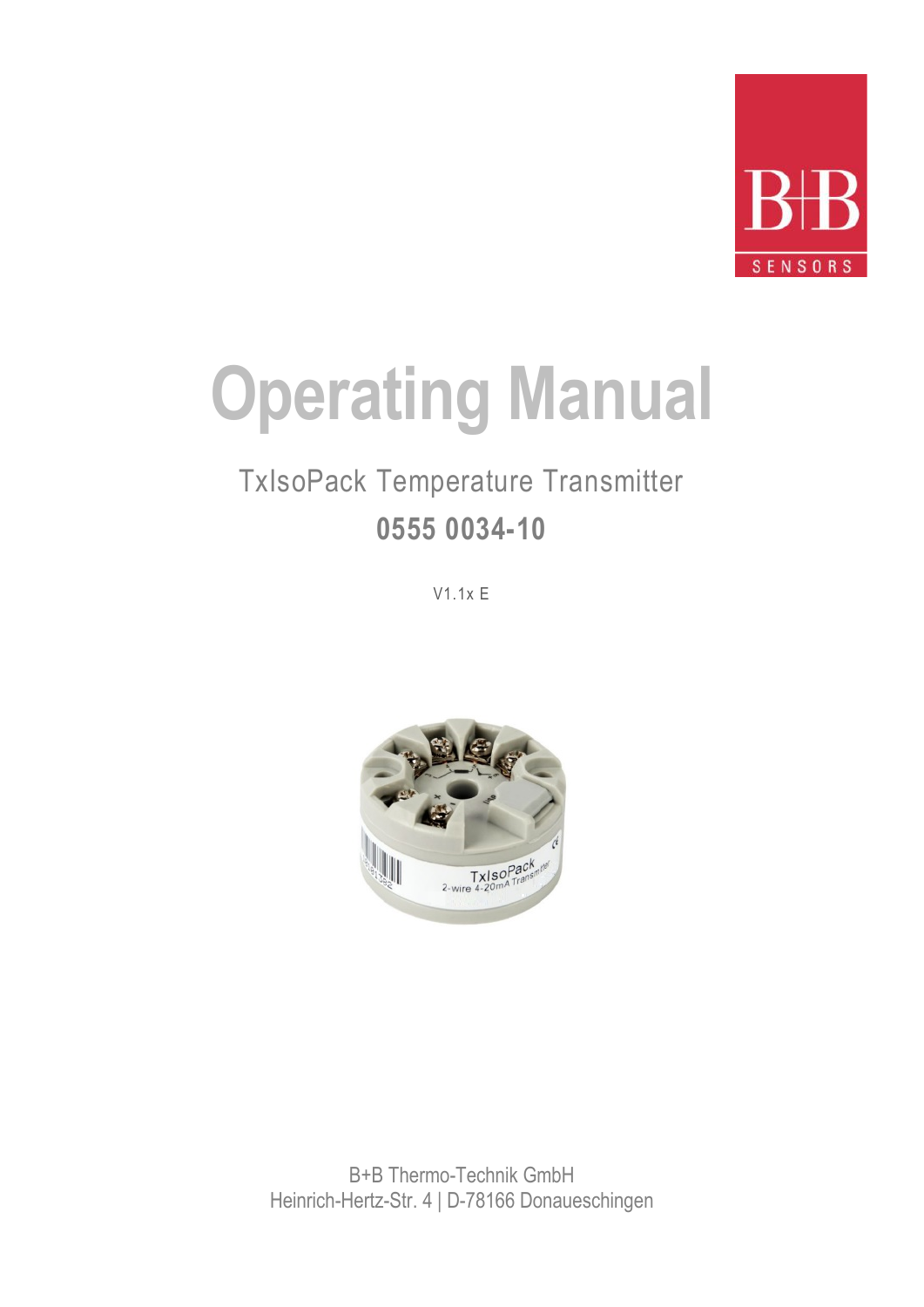

### **CONTENTS**

| $\mathbf{1}$ . |      |  |  |  |  |
|----------------|------|--|--|--|--|
| 2.             |      |  |  |  |  |
|                | 2.1. |  |  |  |  |
|                | 2.1. |  |  |  |  |
|                | 2.2. |  |  |  |  |
| 3.             |      |  |  |  |  |
| 4.             |      |  |  |  |  |
| 5.             |      |  |  |  |  |
| 6.             |      |  |  |  |  |
|                | 6.1. |  |  |  |  |
|                | 6.2. |  |  |  |  |
|                |      |  |  |  |  |
|                | 7.1. |  |  |  |  |
|                | 7.2. |  |  |  |  |
| 8.             |      |  |  |  |  |
| 9.             |      |  |  |  |  |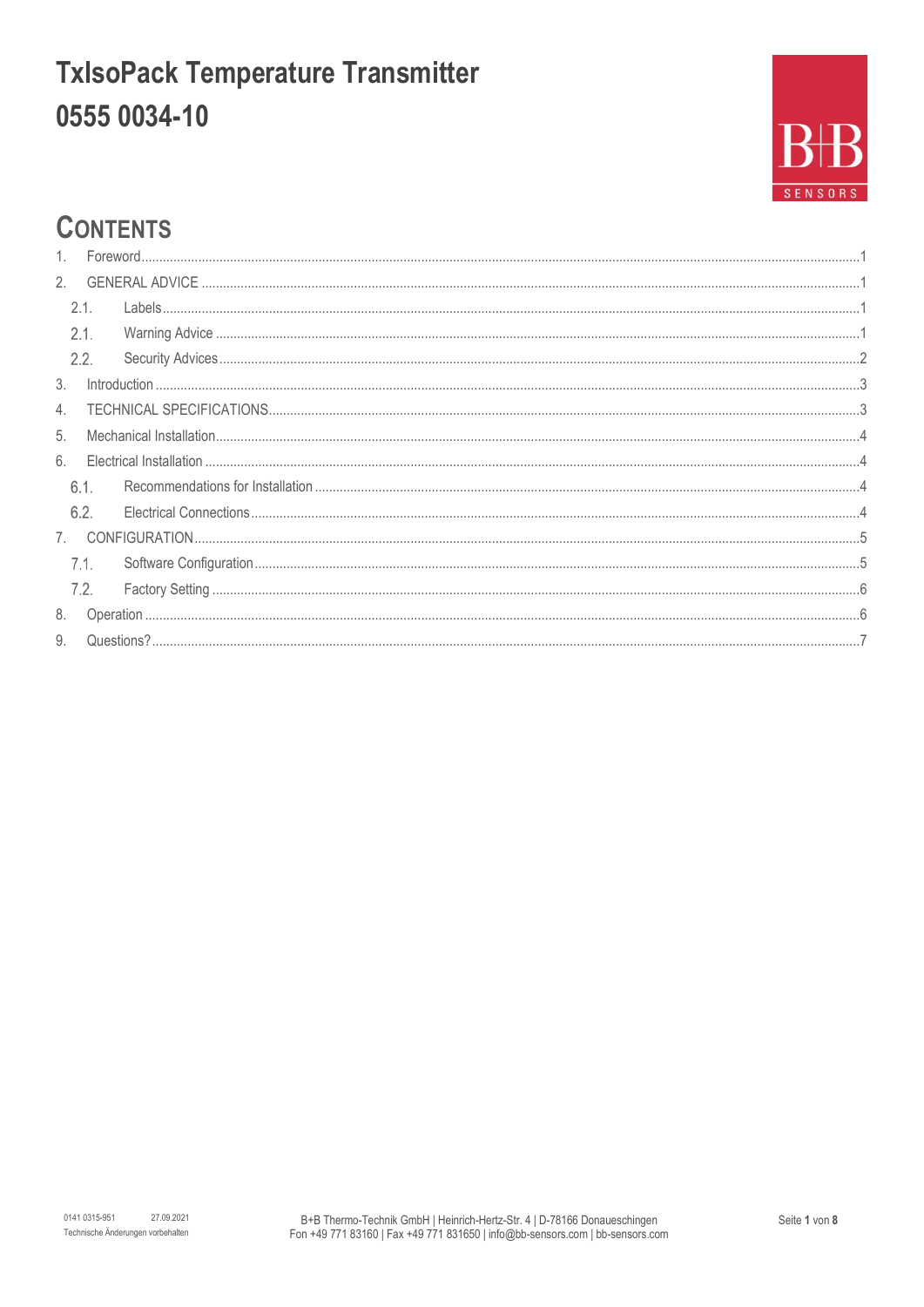

### <span id="page-2-0"></span>**1. FOREWORD**

Dear customer,

We thank you for having purchased the **TxIsoPack-USB** Temperature Transmitter and are very glad that you decided in favour of a product of B+B Thermo-Technik GmbH. We hope this product will fully satisfy you and will assist you effectively in your work.

This Device has been developed to be technically highly up-to date. This product has been designed in accordance with the regnant European and German national directives and rules. For a proper and effective usage of the product the customer shall observe the following Operating Instructions. In the case that against one's expectations any troubles occur which you cannot resolve yourself, please contact our service centers or your salesperson. We go after giving you rapid and competent help to minimize the risk of long-time outfalls.



The following operating Instruction is an indispensable part of this Product. It contains important advices for the starting up and further use of the device

### <span id="page-2-1"></span>**2. GENERAL ADVICE**

This documentation contains information which must be paid in attention to assure a highly effective and secure use of the supplied product Please read through the following instructions and make yourself familiar with the handling of the product before you insert it in your processes. Keep this document always readily to hand so you can consult it by need.

<span id="page-2-2"></span>

| 2.1. Labels |                      |                                                                                                                                                                                                                                                   |
|-------------|----------------------|---------------------------------------------------------------------------------------------------------------------------------------------------------------------------------------------------------------------------------------------------|
| Symbol      | <b>Meaning</b>       | <b>Descripton</b>                                                                                                                                                                                                                                 |
| H           | Advice               | It is necessary to read the following advice before beginning the operations. The<br>used symbols in the manual acts first as eye catcher for security risks. The<br>symbols do not replace the security advice. The text must be read to the end |
|             | Necessary to observe | This symbol designates important advice and tips that are necessary for the<br>success a work step. They must be followed to get good results                                                                                                     |

#### <span id="page-2-3"></span>**Warning Advice**

| Symbol | <b>Meaning</b>                                                                                                                                                         | Symbol | <b>Meaning</b>                                                              |
|--------|------------------------------------------------------------------------------------------------------------------------------------------------------------------------|--------|-----------------------------------------------------------------------------|
|        | This symbol advises the user of danger for<br>persons, material, or environment. The text gives<br>information that must be necessarily followed to<br>avoid any risks |        | Caution against electromagnetic fields (BGV A8,<br><b>GUV-V A8/W12)</b>     |
|        | Caution against hot surfaces (BGV A8, GUV-V<br>A8/W26) and hot liquids or substances                                                                                   |        | Caution against severe cold<br>(BGV A8, GUV-V A8/W17)                       |
|        | Caution against liquids and hot substances                                                                                                                             |        | Caution against dangerous high electrical voltage<br>(BGV A8, GUV-V A8/W08) |
|        | Caution against dangerous ex-plosive substances<br>(BGV A8, GUV-V A8/W02)                                                                                              | ΈX     | Caution against dangerous ex-plosive atmosphere<br>(BGV A8, GUV-V A8/W21)   |
|        | Caution against mobile engines (W29)<br>Caution against moving parts                                                                                                   |        | Electronic waste                                                            |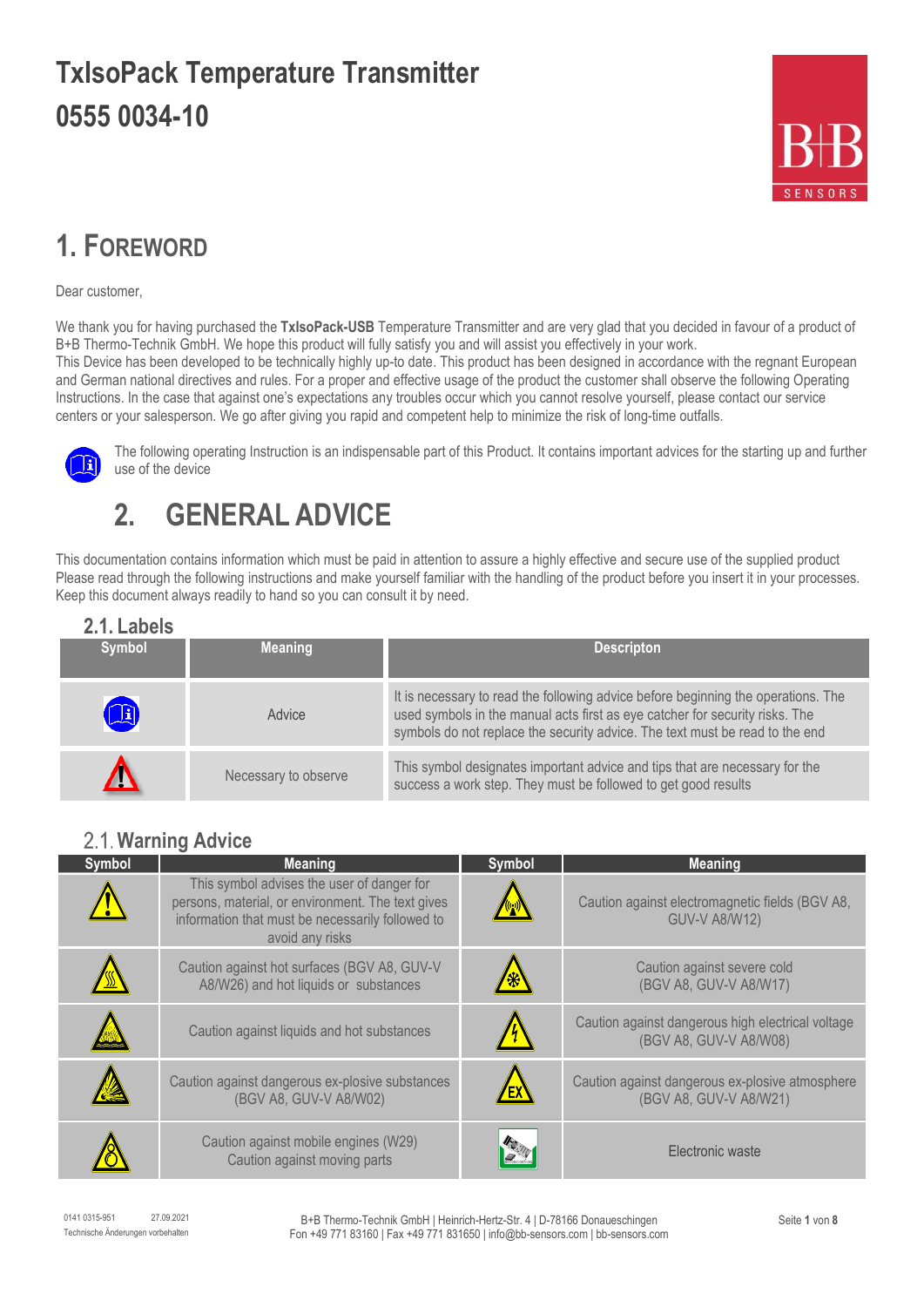

#### **2.2. Security Advices**

<span id="page-3-0"></span>B+B Thermo-Technik GmbH assume no liability for damages occurred through failure to observe these security advices. A usage non conform to the instructions given in this manual can damage the device

#### **BODY AND PROPERTY DAMAGES**

The national and local standards for electrical installations must be se strictly observed. The use of the device is strictly reserved / restricted to properly schooled / qualified operators.



The system is not adequate for use in atmosphere with explosion danger.



Do not use the system in a high electric or magnetic field area

#### **ENSURING OF PRODUCT SECURITY**



The system must be operated only within the limits given in the technical Data Exposing the system to hot temperatures (higher than the operating temperature) will cause damages in the electronic circuits and also damage the housing

#### **USAGE ACCORDING TO PURPOSE**



Please use the product only for the purposes for which it is conceived. In case of doubt, please first contact B+B Thermo-Technik GmbH

**DISOPOSAL**



.

.

Please return the device to B+B Thermo-Technik GmbH after expiration of its lifetime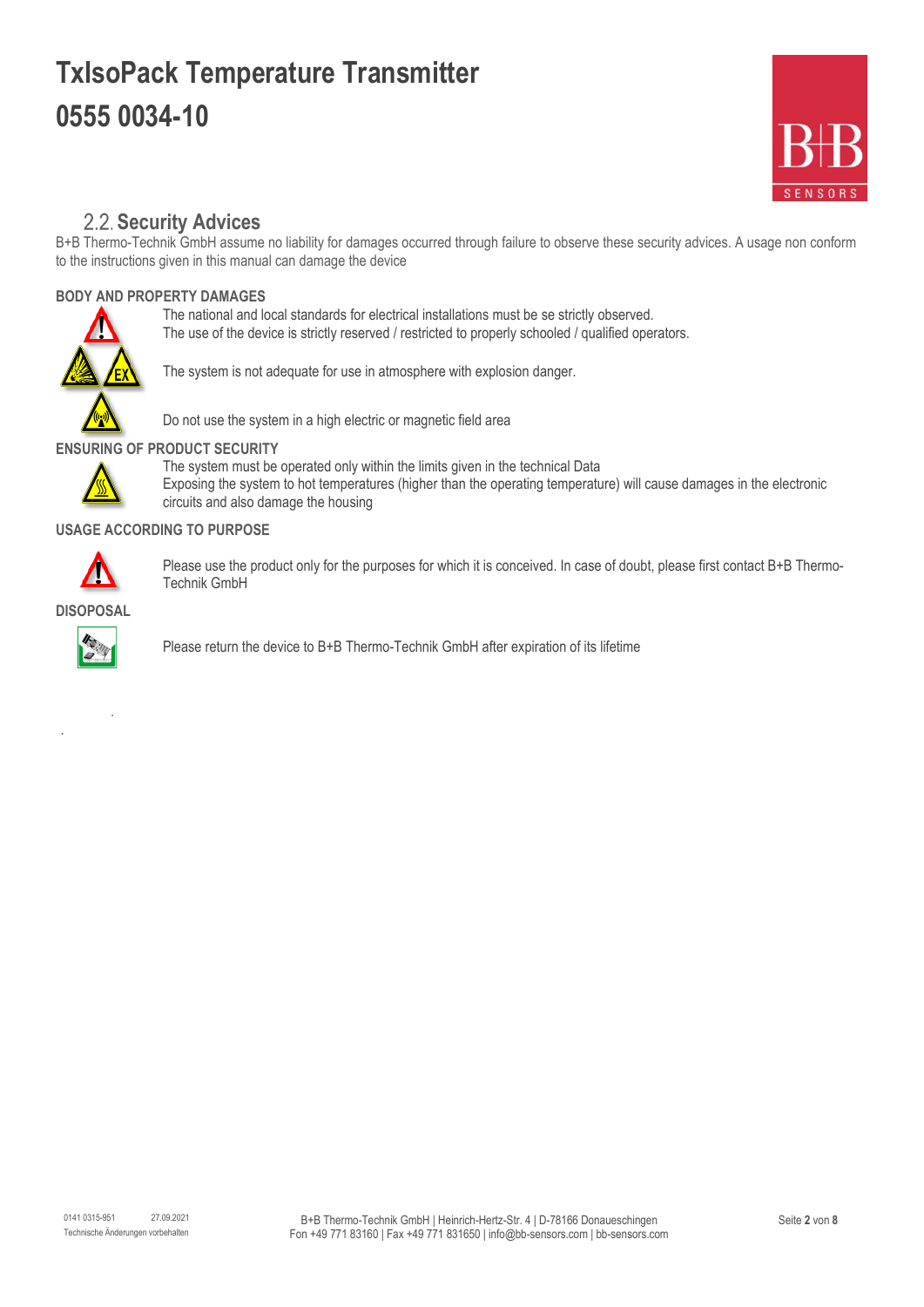

### <span id="page-4-0"></span>**3. INTRODUCTION**

The TxIsoPack ist ein 2-Draht Temperaturmessumformer für DIN Kopf B Montage mit Stromausgang 4-20 mA. Eingang und Ausgang sind voneinander galvanisch isoliert. Die Konfiguration des TxIsoPack erfolgt durch den direkten Anschluss des Transmitters an die USB-Schnittstelle des PC. Powered by the current loop, its configuration is accomplished by connecting the transmitter directly to the PC USB interface, not requiring installation of additional drivers.

### <span id="page-4-1"></span>**4. TECHNICAL SPECIFICATIONS**

**Sensor Input**



User defined. The supported sensors are listed in Table 1, along with their maximum ranges.

**Maximal Voltage on the Sensor terminals 3 V Thermocouples** Type J, K, R, S, T, N, E and B, according to DIN EN 60584 (ITS-90). Impedance >> 1 MΩ **Pt100** Types: 2, 3 and 4 wires, Excitation 0.17 mA, α= 0.00385, According to DIN EN60751 (ITS-90).

#### **Voltage** 0 … 50 m VDC. Impedance >> 1 MΩ

|                 | <b>Maximal</b> | <b>Minimal</b>     |  |  |  |
|-----------------|----------------|--------------------|--|--|--|
| Sensor type     | Range          | Linearisation span |  |  |  |
| Spannung        | $050$ mV       | 5 mV               |  |  |  |
| Thermoelement K | -150  1370 °C  | 100 °C             |  |  |  |
| Thermoelement J | $-100760$ °C   | 100 °C             |  |  |  |
| Thermoelement R | $-50$ 1760 °C  | 400 °C             |  |  |  |
| Thermoelement S | $-50$ 1760 °C  | 400 °C             |  |  |  |
| Thermoelement T | $-160400 °C$   | 100 °C             |  |  |  |
| Thermoelement N | -270  1300 °C  | 100 °C             |  |  |  |
| Thermoelement E | -90  720 °C    | 100 °C             |  |  |  |
| Thermoelement B | 500  1820 °C   | 400 °C             |  |  |  |
| Pt100           | $-200$ 650 °C  | 40 °C              |  |  |  |

**TABLE 1**

| Response time<br><b>Galv.</b> Isolation<br>Accuracy                                      | $Pt100$ and 0-50 mV<br><b>Thermocouples</b> | $\leq 500$ ms<br>1000 Vac for 1 minute between input and output<br>$0,2%$ FS<br>$0.3 \% FS$                                                   |
|------------------------------------------------------------------------------------------|---------------------------------------------|-----------------------------------------------------------------------------------------------------------------------------------------------|
| Output<br><b>Resolution</b><br>Power supply                                              | 4-20 mA<br>$4-20$ mA                        | 4-20 mA or 20-4 mA, 2-wire, linear, proportional to the configured range<br>4 $\mu$ A (12 bit)<br>$1235$ VDC                                  |
| <b>Maximal Load</b>                                                                      |                                             | RL (max.) = (VDC - 10) / 0,02 [ $\Omega$ ]<br>where VDC= Power supply (12-35V)                                                                |
| <b>Operating Temp.</b><br><b>Humidity</b><br><b>EM Compatibility</b>                     |                                             | $-2075 °C$<br>$090$ % RH<br>EN 61326-1:2006<br>Internal protection against polarity inversion<br>Cold junction compensation for thermocouples |
| Wires<br><b>Screw Tightening</b><br>Housing<br><b>Dimensions</b><br>Interface connection |                                             | $0,141,5$ mm <sup>2</sup><br>0,8 Nm (empfohlen)<br>ABS UL94-HB<br>44 x 24 mm<br>5-pin USB mini-B 5 connection cable                           |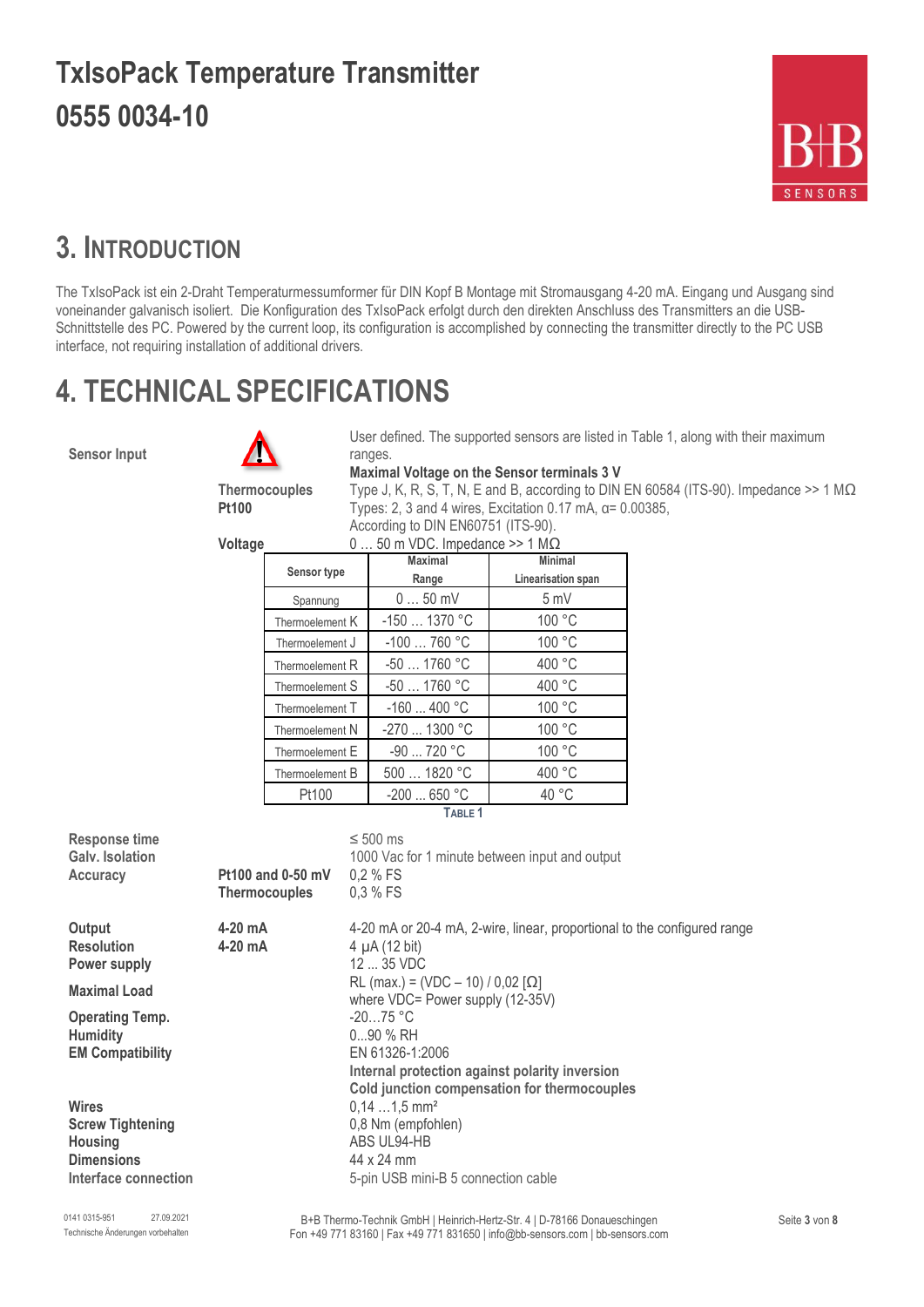

### <span id="page-5-0"></span>**5. MECHANICAL INSTALLATION**

The TxIsoPack transmitter is suitable to be installed in heads. Vibrations, moisture and extreme temperatures, electro-magnetic interference, high voltage, and other interferences can permanently damage the unit and could cause error in the measured value



**FIGURE 1**

### <span id="page-5-1"></span>**6. ELECTRICAL INSTALLATION**

- Polyamide enclosure.
- Section of the cable used: 0.14 to 1.5 mm<sup>2</sup>.
- Recommended torque in the terminal: 0.8 Nm

#### <span id="page-5-2"></span>**Recommendations for Installation**

- Sensor signals conductors must go through the plant system separate from power leads (loop), if possible in grounded conduits.
- The instruments must be powered from the instrumentation power supply circuit.
- In control and monitoring applications is essential to consider what can happen when any part of the system fails.
- It is recommended the use of suppressors in contact coils, solenoids and any inductive load.
- Use compensation cables in the connections using thermocouples

#### <span id="page-5-3"></span>**Electrical Connections**

The figures below show the electrical connections required. The terminals 3, 4, 5 and 6 are dedicated to the sensor connection. LOAD represents the 4-20 mA current measuring device (indicator, controller, recorder, etc.)

#### **PT100**



**FIGURE 2** Connections for Pt100 Sensors

**Pt100 3 and 4-wire**: For appropriate cable resistance compensation they should be equal for all legs. Maximum wire resistance is 25 Ω per wire leg. Usage of a 3 or 4 wire with conductors of equal length and gauge is recommended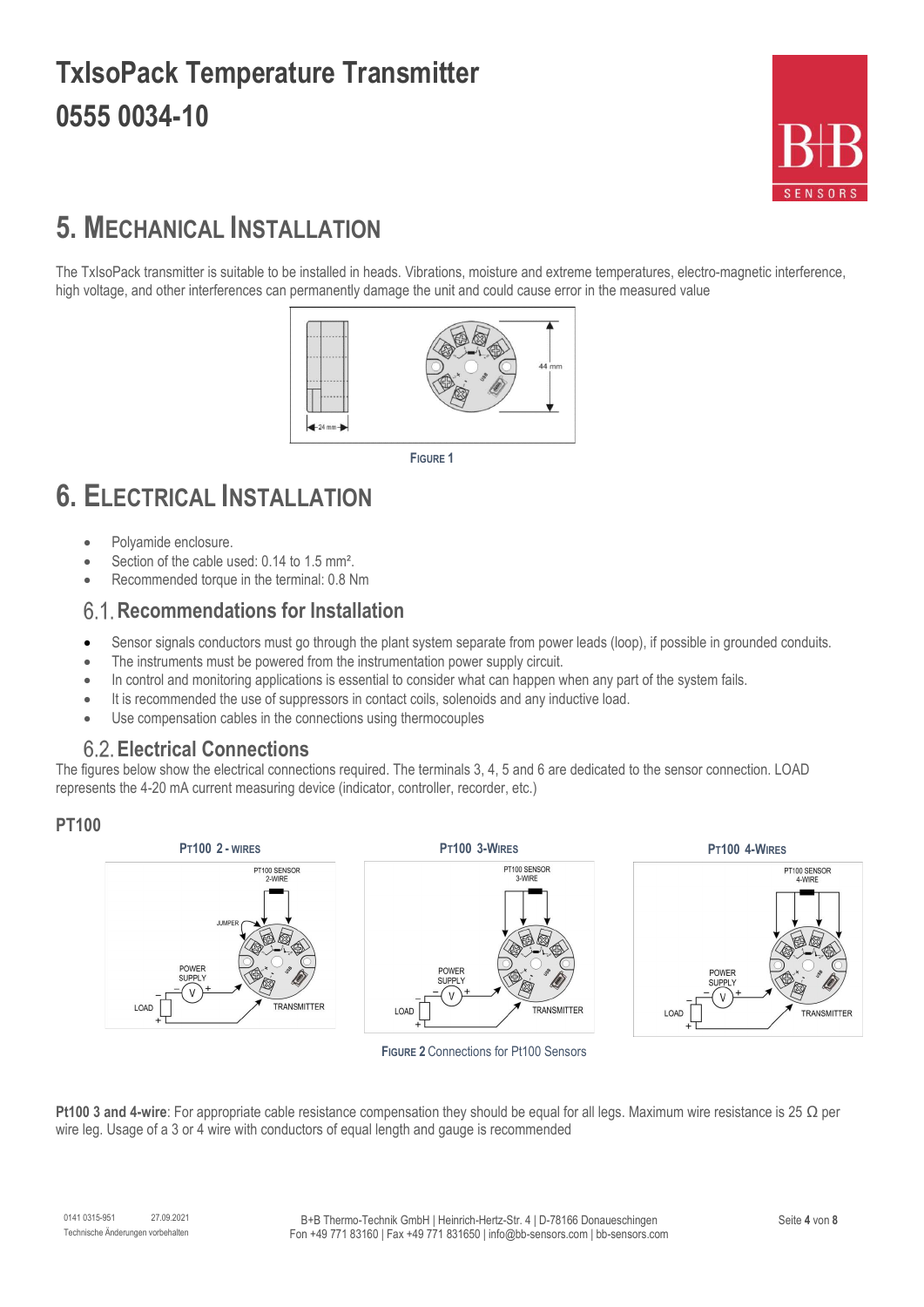

#### **Thermocouples / 0 – 50 mV**



**FIGURE 3** Connections for Thermocouples and voltage sensors

# <span id="page-6-0"></span>**7. CONFIGURATION**

.

When the trasmitter is used with the factory setting, no further action is required and the transmitter is ready to be installed. Changes to the configuration are possible through the TxConfig II software provided free of charge.

The transmitter configuration interface (USB cable) can be purchased from the manufacturer or its authorized sales representatives.

The software is continuously updated and new versions can be downloaded at no charge from the manufacturer's website. To install, execute the TxConfigIISetup.exe file and follow the instructions.



#### **FIGURE 4** USB Connection

During the setup, the transmitter is powered by the USB, not requiring an external power supply.

The transmitter setup can also be made by connecting it to the loop, using the loop power supply. There is no electrical insulation between the transmitter and the communication port (interface), therefore it is not recommended to configure it with the sensor inlet connected to the process.

After these connections, the user must run the TxConfig software and, if necessary, consult the *Help* topic to help using the software



**The USB communication port (interface) of the TxIsoPack is not electrically insulated from the transmitter's input**

#### <span id="page-6-1"></span>**Software Configuration**

The fields in the screen mean:

- 1. **Input Sensor**: Select the sensor to be used. See Table 1.
- 2. **Measuring Range**: Define the transmitter measurement range
	- a. **Range Lower** Limit: temperature desired for a 4 mA current.
	- b. **Range Upper Limit**: temperature desired for a 20 mA current.
		- When the Lower Limit is set with a value greater than the Upper Limit value of the output current operates from 20 to 4 mA (the current decreases as the temperature increases).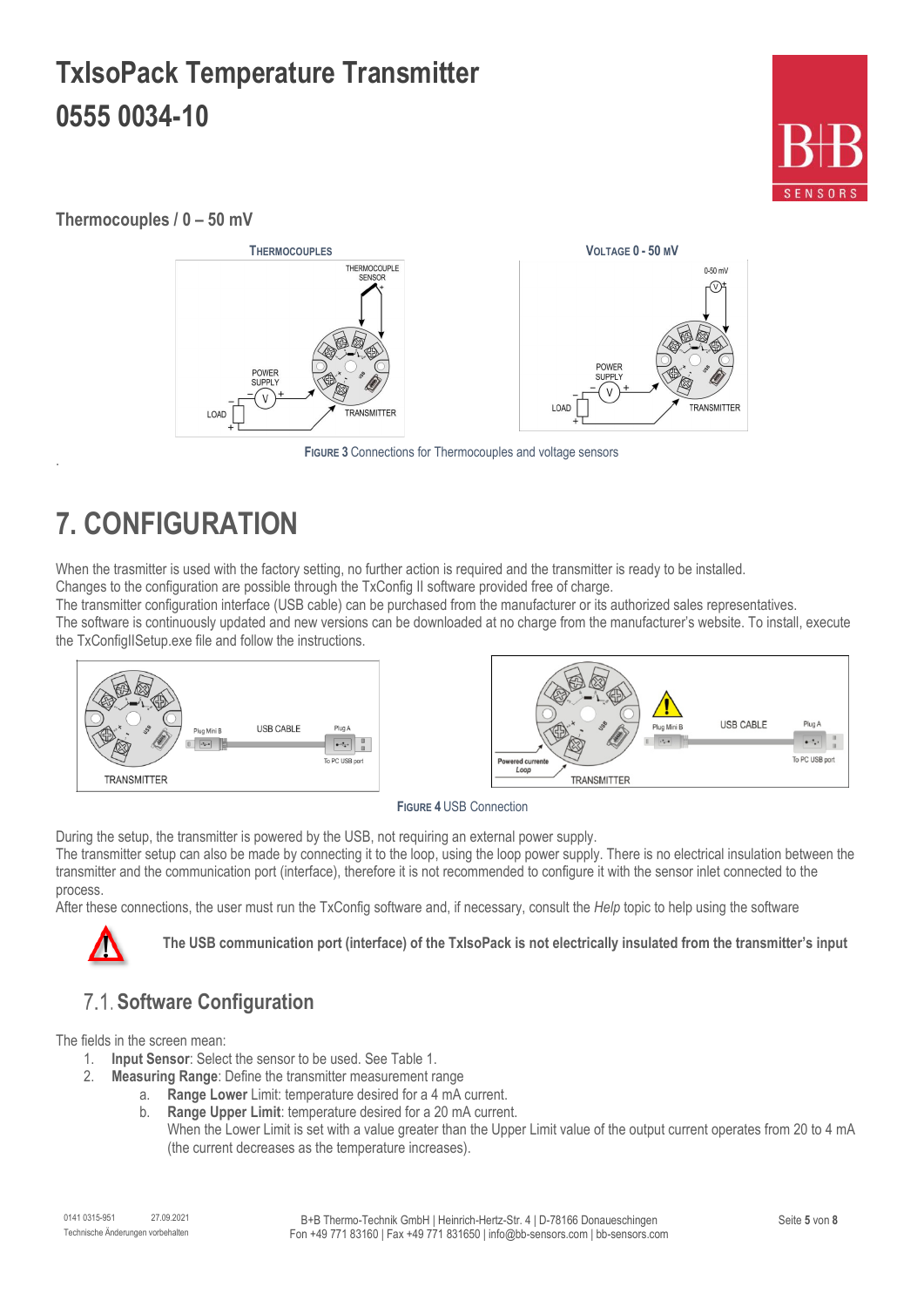



**Note**: The values chosen can not exceed the Sensor Range shown in this same field, and also may not establish a range with width (span) smaller than the Min. Range indicated later in this same field. See Table 1 of this guideline



**FIGURE 5** Software Configuration

- 3. **Sensor Failure**: It establishes the output behavior, when the transmitter indicates a failure
	- a. **Downscale**: output current goes to 3.8 mA (down-scale), typically used for refrigeration.
		- b. **Maximum**: output current goes to 20.5 mA (up-scale), typically used for heating.
- 4. **Device Information**: This field contains the data identifying the transmitter. This information must be submitted to the manufacturer for any queries.
- 5. **Zero Correction**: It corrects small deviations presented in the transmitter outlet, for example, when the sensor is replaced.
- 6. **Send Configuration**: It applies the new setup. Once sent, the setup will be immediately adopted by the transmitter.
- 7. **Read Configuration**: Reads the current setup in the transmitter connected. The screen now presents the current setup that may be changed by the user.

The factory default configuration is:

- Sensor Pt100, range 0 to 100 °C, 0 °C of zero correction.
- Output at maximum for the sensor failures.

<span id="page-7-0"></span>Upon purchase order, the user can define a specific setup.

#### **Factory Setting**

- Sensor: Pt100 3-wire, Messbereich 0...100 °C
- $\geq$  Sensor failure: upscale (maximum).
- $\geqslant$  0 °C zero correction.
- > Unit: °C:
- Output: 4-20 mA.

#### <span id="page-7-1"></span>**8. OPERATION**

The transmitter is perfectly factory-calibrated with standardized sensors, not requiring any adjustment by the user.

The sensor offset can be also changed through the TxConfig software. The USB connection can be made even with the transmitter connected to the process and operating without causing errors in the measurement. See item *Zero Correction* in the chapter **CONFIGURATION** of this guideline.

The user must choose the most suitable sensor and range to the process. The chosen range must not exceed the maximum range of measurement defined for the sensor and should not be smaller than the minimum range for the same sensor.

It is important to note that the accuracy of the transmitter is always based on the maximum range of the sensor used, even when a mid-range was set. Example: